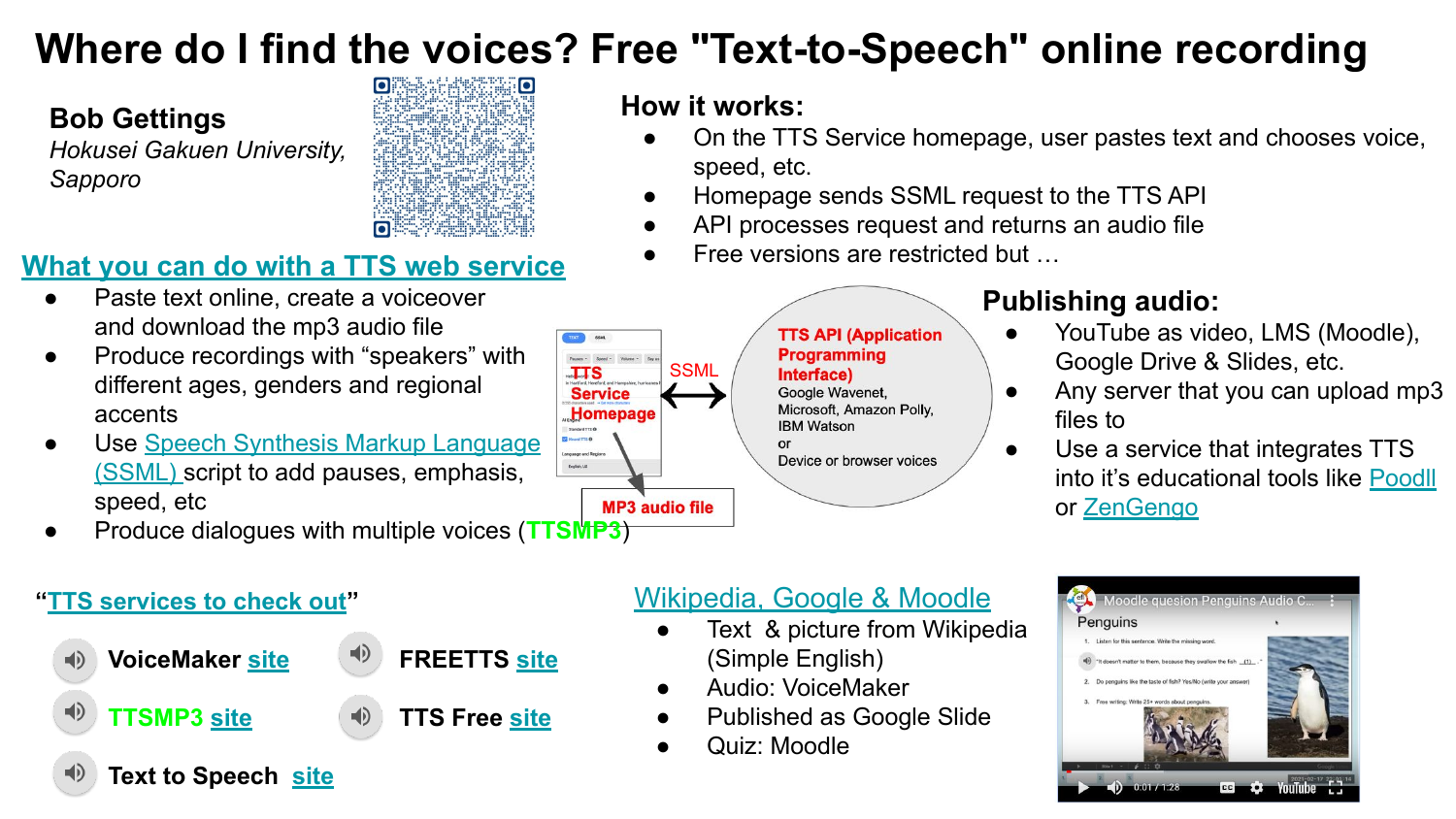<span id="page-1-0"></span>**Example: Voicemaker What you can do with an online TTS service**

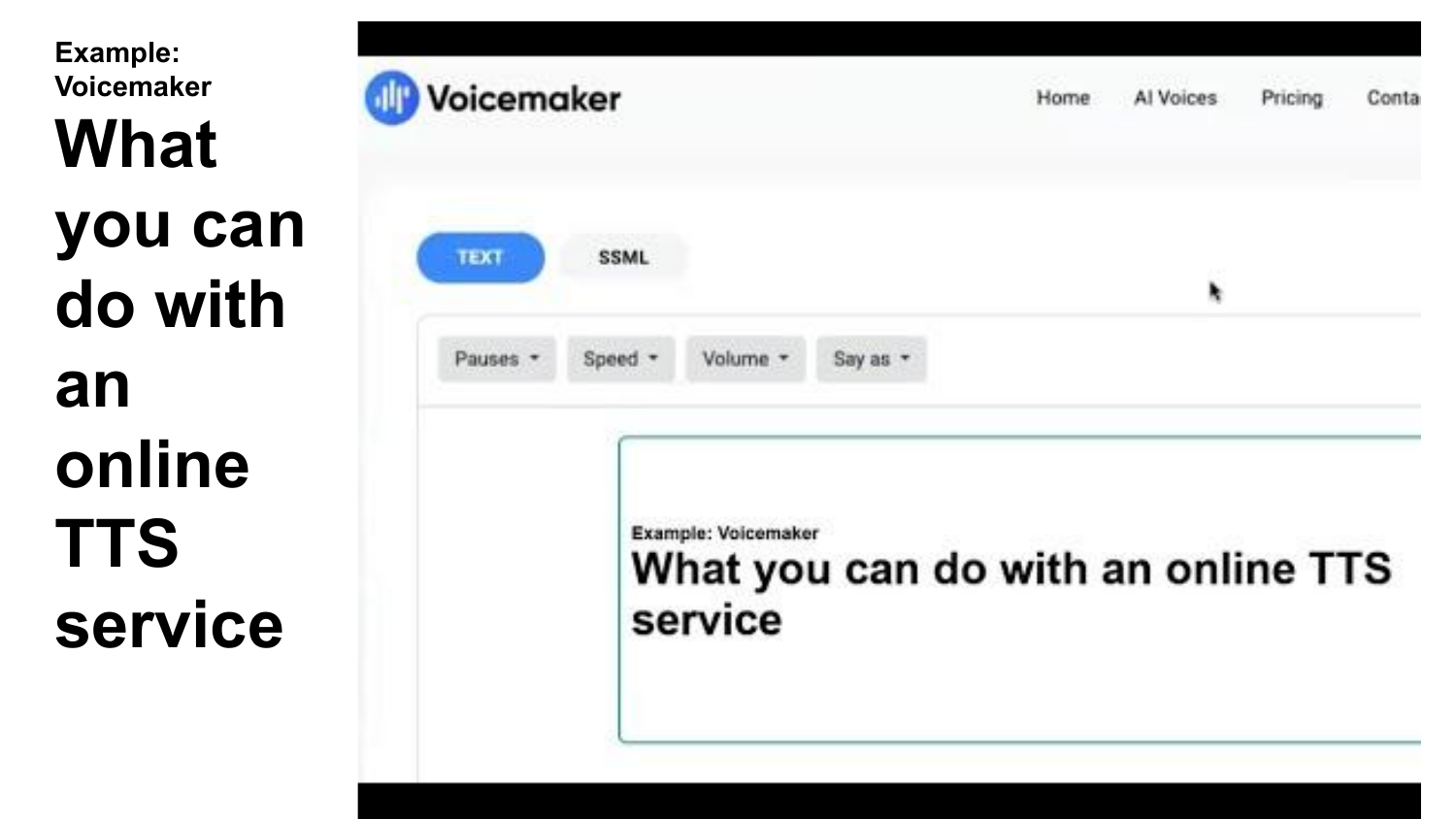# <span id="page-2-0"></span>Publishing audio with Wikipedia, Google & Moodle

- Text & picture from Wikipedia (Simple English)
- Audio: VoiceMaker
- Published as Google Slide
- Quiz: Moodle

## Penguins

- Listen for this sentence. Write the missing word.
- "It doesn't matter to them, because they swallow the fish (1)
- Do penguins like the taste of fish? Yes/No (write your answer)
- Free writing: Write 25+ words about penguins.





Googl 2021-02-17 22:01:49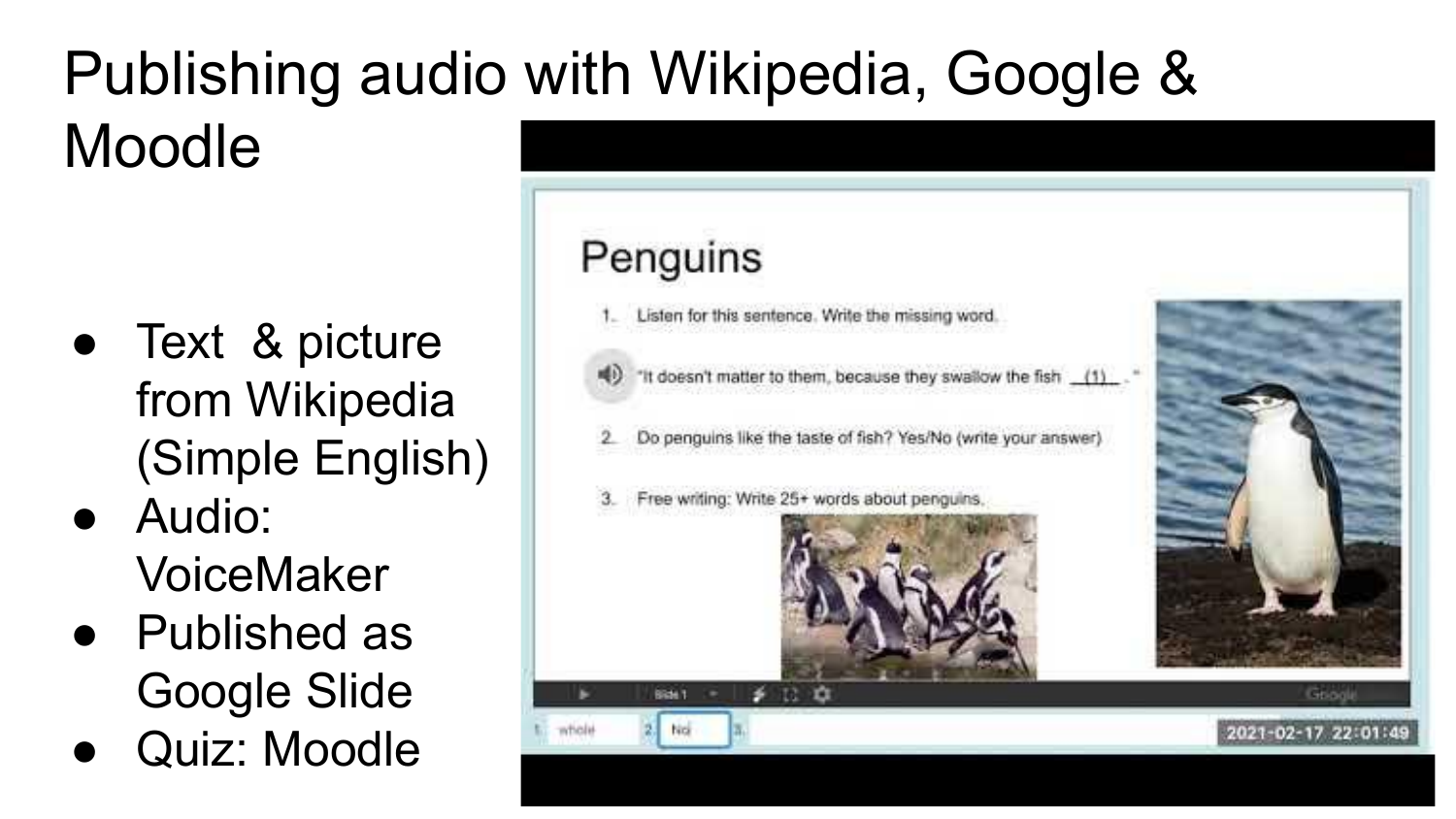<span id="page-3-0"></span>Example TTSMP3: Speech **Synthesis Markup** Language (SSML) & **Dialogues** 

# Example TTSMP3: Speech Synthesis Markup Language (SSML) & **Dialogues**

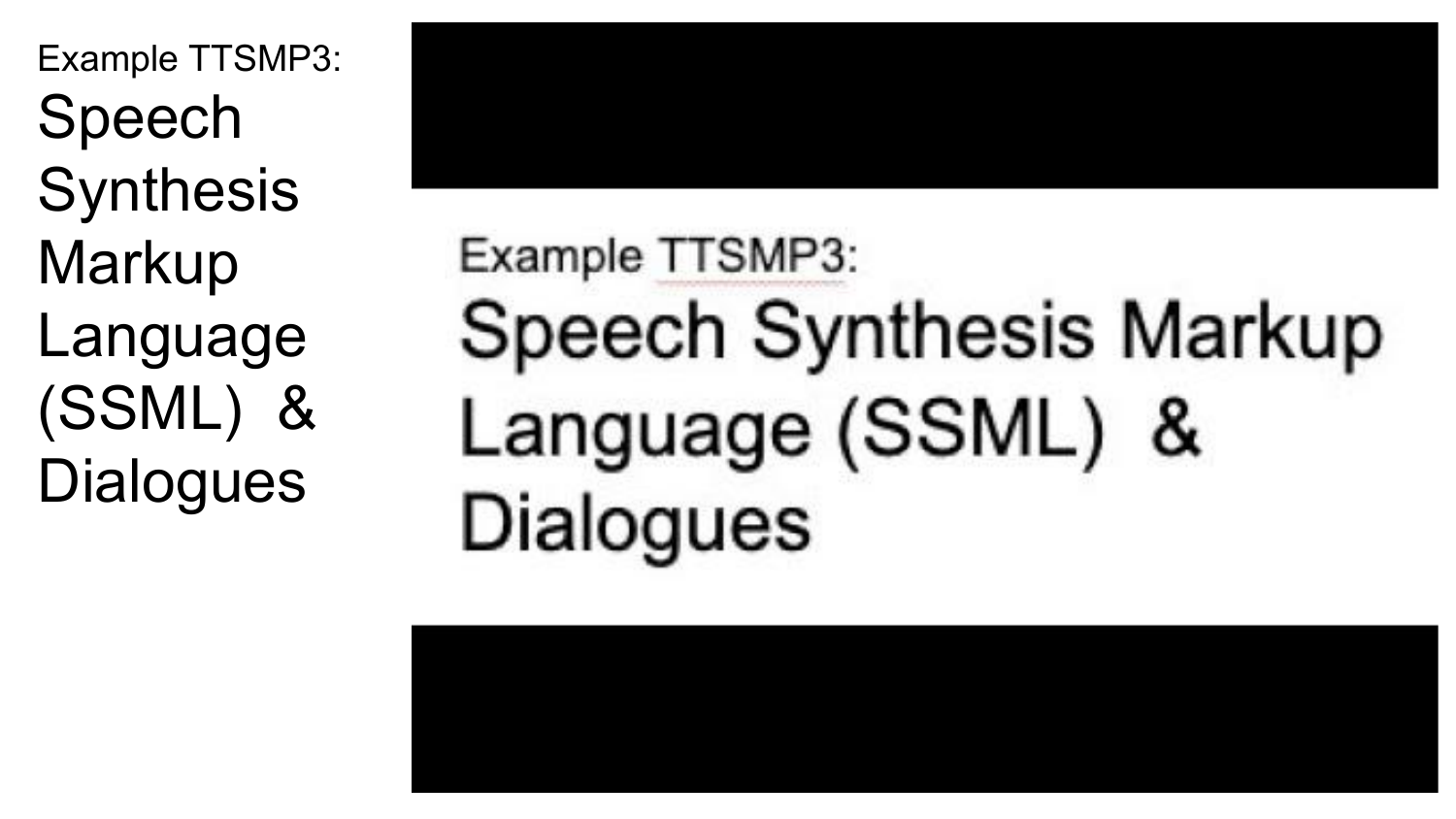What if the free version is not enough?